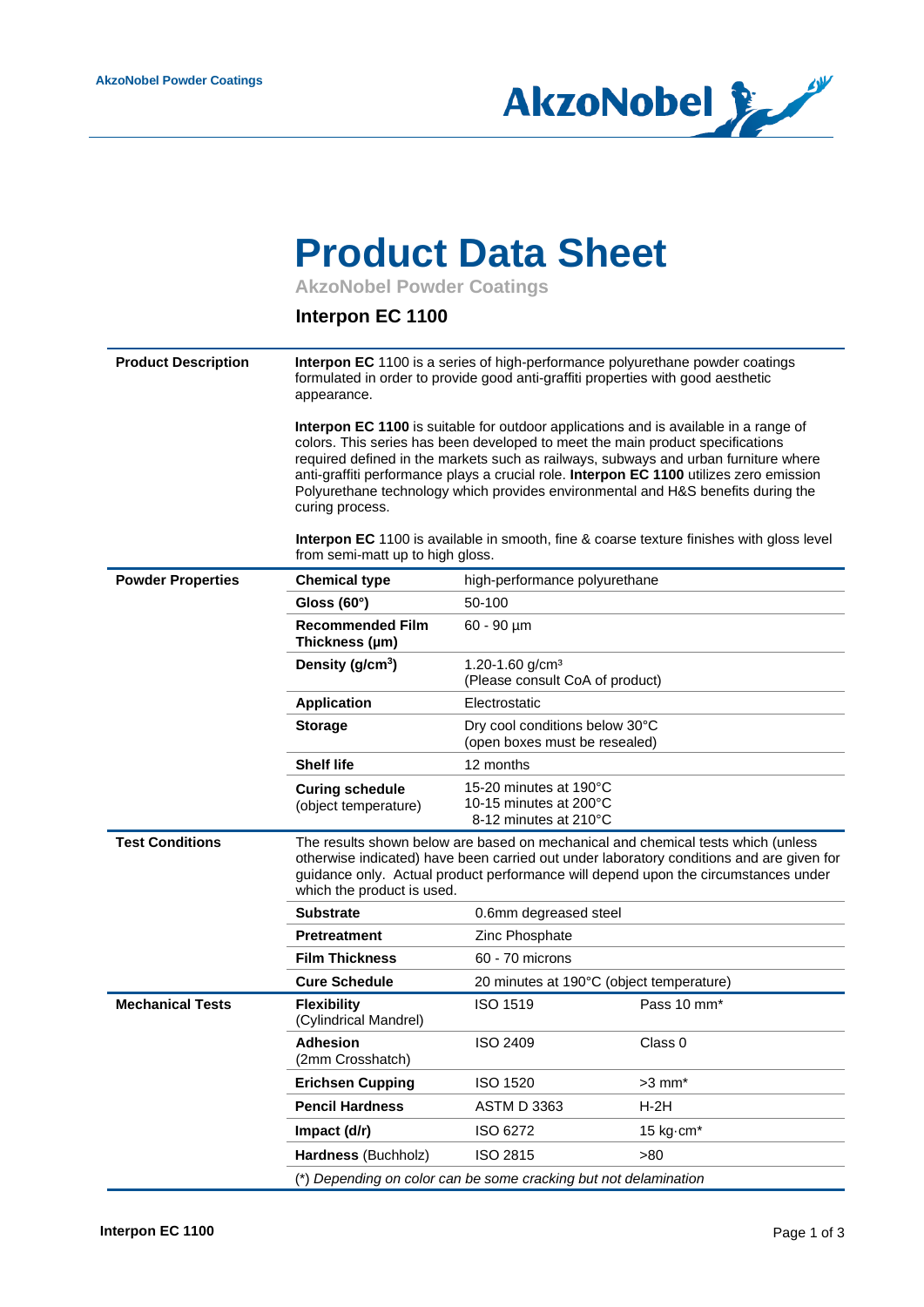

| <b>Chemical &amp; Durability</b><br>Tests<br>Aluminium substrate                                                                                                                                                       | <b>Acetic Acid Salt Spray</b><br>$(1000$ hours) $*$                                                                                                                                                                                                                                                                                                                                                                                                                                                                                                                                       |                                                                       | <b>ISO 9227</b>             |                                                                                            | Pass -no corrosion creep more<br>than 3mm from scribe                                                                                                                 |  |                          |                                                                                                              |                     |  |                       |                                                                                                                                               |
|------------------------------------------------------------------------------------------------------------------------------------------------------------------------------------------------------------------------|-------------------------------------------------------------------------------------------------------------------------------------------------------------------------------------------------------------------------------------------------------------------------------------------------------------------------------------------------------------------------------------------------------------------------------------------------------------------------------------------------------------------------------------------------------------------------------------------|-----------------------------------------------------------------------|-----------------------------|--------------------------------------------------------------------------------------------|-----------------------------------------------------------------------------------------------------------------------------------------------------------------------|--|--------------------------|--------------------------------------------------------------------------------------------------------------|---------------------|--|-----------------------|-----------------------------------------------------------------------------------------------------------------------------------------------|
|                                                                                                                                                                                                                        | (1000 hours)*                                                                                                                                                                                                                                                                                                                                                                                                                                                                                                                                                                             | <b>Cyclic Humidity</b>                                                | ISO 6270-1                  |                                                                                            | Pass - no blistering or loss and<br>creep <1mm from scribe                                                                                                            |  |                          |                                                                                                              |                     |  |                       |                                                                                                                                               |
|                                                                                                                                                                                                                        |                                                                                                                                                                                                                                                                                                                                                                                                                                                                                                                                                                                           | *Chromated Aluminium or equivalent                                    |                             |                                                                                            |                                                                                                                                                                       |  |                          |                                                                                                              |                     |  |                       |                                                                                                                                               |
| Steel substrate                                                                                                                                                                                                        | (500 hours)**                                                                                                                                                                                                                                                                                                                                                                                                                                                                                                                                                                             | <b>Neutral Salt Spray</b>                                             | <b>ISO 7253</b>             |                                                                                            | Pass -no corrosion creep more<br>than 3mm from scribe                                                                                                                 |  |                          |                                                                                                              |                     |  |                       |                                                                                                                                               |
|                                                                                                                                                                                                                        | **Zinc Phosphate steel                                                                                                                                                                                                                                                                                                                                                                                                                                                                                                                                                                    |                                                                       |                             |                                                                                            |                                                                                                                                                                       |  |                          |                                                                                                              |                     |  |                       |                                                                                                                                               |
| <b>Others</b>                                                                                                                                                                                                          | <b>Chemical resistance</b>                                                                                                                                                                                                                                                                                                                                                                                                                                                                                                                                                                |                                                                       |                             | Excellent chemical resistance to acid, alkalis, oils and<br>chemicals at room temperature. |                                                                                                                                                                       |  |                          |                                                                                                              |                     |  |                       |                                                                                                                                               |
|                                                                                                                                                                                                                        | Anti-graffiti performance                                                                                                                                                                                                                                                                                                                                                                                                                                                                                                                                                                 |                                                                       |                             | Good anti-graffiti performance                                                             |                                                                                                                                                                       |  |                          |                                                                                                              |                     |  |                       |                                                                                                                                               |
|                                                                                                                                                                                                                        |                                                                                                                                                                                                                                                                                                                                                                                                                                                                                                                                                                                           | <b>Exterior Durability</b>                                            |                             | Suitable for outdoor exposure                                                              |                                                                                                                                                                       |  |                          |                                                                                                              |                     |  |                       |                                                                                                                                               |
| Anti-graffiti properties                                                                                                                                                                                               | Interpon EC 1100 has been developed to satisfy the main specifications available in the<br>railways, subways and urban furniture markets.                                                                                                                                                                                                                                                                                                                                                                                                                                                 |                                                                       |                             |                                                                                            |                                                                                                                                                                       |  |                          |                                                                                                              |                     |  |                       |                                                                                                                                               |
|                                                                                                                                                                                                                        | For railway application contact AkzoNobel for individual technical datasheet for each used<br>product.                                                                                                                                                                                                                                                                                                                                                                                                                                                                                    |                                                                       |                             |                                                                                            |                                                                                                                                                                       |  |                          |                                                                                                              |                     |  |                       |                                                                                                                                               |
|                                                                                                                                                                                                                        | In general, the anti-graffiti properties depend upon many factors such as:<br>- Color and type of finishes of the coatings.<br>- Procedure used to evaluate the anti-graffiti property, particularly:<br>o Method of application of the graffiti.<br>o Method of removal of the graffiti.<br>o Type of graffiti.<br>o Conditioning (temperature and timing) of the coated sheets both after the<br>application and after the removal of the graffiti<br>o Type of remover used<br>o Procedure to remove the graffiti<br>For this reason, please contact AkzoNobel for any clarifications. |                                                                       |                             |                                                                                            |                                                                                                                                                                       |  |                          |                                                                                                              |                     |  |                       |                                                                                                                                               |
|                                                                                                                                                                                                                        |                                                                                                                                                                                                                                                                                                                                                                                                                                                                                                                                                                                           |                                                                       |                             |                                                                                            |                                                                                                                                                                       |  | Anti-graffiti cycle test | Here below an example of antigrafitity test to be used in lab to assess the performances of<br>the coatings. |                     |  |                       |                                                                                                                                               |
|                                                                                                                                                                                                                        |                                                                                                                                                                                                                                                                                                                                                                                                                                                                                                                                                                                           |                                                                       |                             |                                                                                            |                                                                                                                                                                       |  |                          | <b>Step</b>                                                                                                  | <b>Description</b>  |  | <b>Details</b>        |                                                                                                                                               |
|                                                                                                                                                                                                                        |                                                                                                                                                                                                                                                                                                                                                                                                                                                                                                                                                                                           |                                                                       |                             |                                                                                            |                                                                                                                                                                       |  |                          | 1                                                                                                            | Graffiti deposition |  | Graffiti types:<br>or | - acrylic spray, permanent marker, Red lipstick<br>- Permanent marker, acrylic spray, nitro/acrylic<br>spray, acidic spray, water-based spray |
| $\mathbf{2}$                                                                                                                                                                                                           | Ageing (of the graffiti)                                                                                                                                                                                                                                                                                                                                                                                                                                                                                                                                                                  |                                                                       |                             | 2hrs@80°C or 8hrs@40°C                                                                     |                                                                                                                                                                       |  |                          |                                                                                                              |                     |  |                       |                                                                                                                                               |
| $\overline{\mathbf{3}}$                                                                                                                                                                                                | Cleaning (graffiti removing)                                                                                                                                                                                                                                                                                                                                                                                                                                                                                                                                                              |                                                                       | and protocol                | Removing of the graffiti with defined remover                                              |                                                                                                                                                                       |  |                          |                                                                                                              |                     |  |                       |                                                                                                                                               |
| 4                                                                                                                                                                                                                      | Re-conditioning of the<br>coatings                                                                                                                                                                                                                                                                                                                                                                                                                                                                                                                                                        |                                                                       | 2hrs@room T or 24hrs@room T |                                                                                            |                                                                                                                                                                       |  |                          |                                                                                                              |                     |  |                       |                                                                                                                                               |
| Step 1-4 to be repeated 10 times (10 cycles of graffiti removal in the same place).<br>At the and a visual assessment has to been carried out checking the appearance of the<br>film (graffiti removal and softening). |                                                                                                                                                                                                                                                                                                                                                                                                                                                                                                                                                                                           |                                                                       |                             |                                                                                            |                                                                                                                                                                       |  |                          |                                                                                                              |                     |  |                       |                                                                                                                                               |
| <b>Application</b>                                                                                                                                                                                                     |                                                                                                                                                                                                                                                                                                                                                                                                                                                                                                                                                                                           | through the coating system. Re-coat (overcoating) is not recommended. |                             |                                                                                            | Interpon EC 1100 powders can be applied by manual or automatic electrostatic spray<br>equipment. Unused powder can be reclaimed using suitable equipment and recycled |  |                          |                                                                                                              |                     |  |                       |                                                                                                                                               |